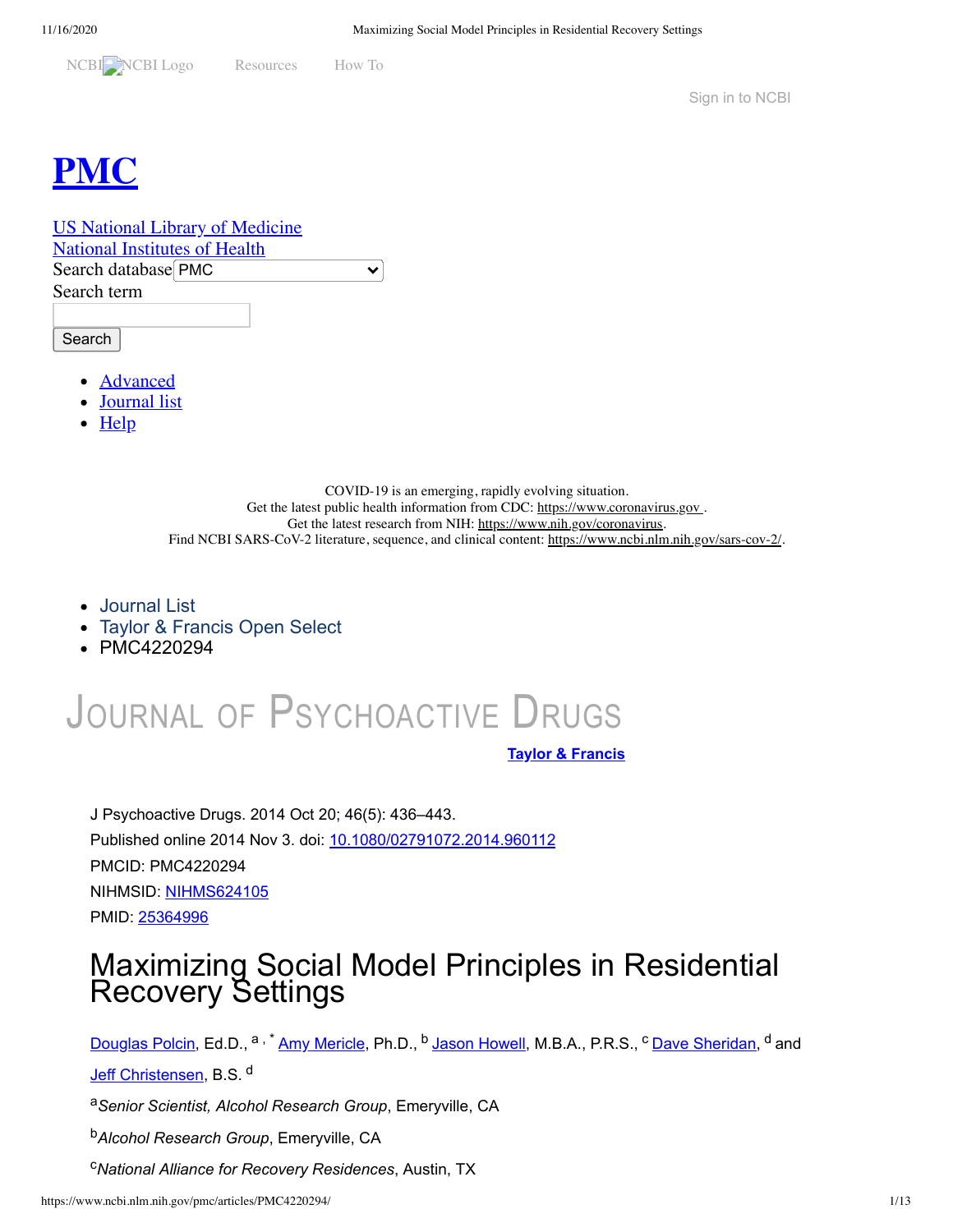#### <sup>d</sup>*Sober Living Network*, Los Angeles, CA

Please address correspondence to Douglas Polcin, Ed.D., *Alcohol Research Group, Public Health Institute*, 6475 Christie Avenue, Suite 400, *Emeryville*, *CA94608-1010*, phone 510-597-3440 x277; fax 510-985-6459; email: [dpolcin@arg.org](mailto:dev@null)

[Copyright](https://www.ncbi.nlm.nih.gov/pmc/about/copyright/) Published with license by Taylor & Francis

[Copyright](https://www.ncbi.nlm.nih.gov/pmc/about/copyright/) © Douglas Polcin, Amy Mericle, Jason Howell, Dave Sheridan, and Jeff Christensen This is an Open Access article. Non-commercial re-use, distribution, and reproduction in any medium, provided the original work is properly attributed, cited, and is not altered, transformed, or built upon in any way, is permitted. The moral rights of the named author(s) have been asserted.

### Abstract

Peer support is integral to a variety of approaches to alcohol and drug problems. However, there is limited information about the best ways to facilitate it. The "social model" approach developed in California offers useful suggestions for facilitating peer support in residential recovery settings. Key principles include using 12-step or other mutual-help group strategies to create and facilitate a recovery environment, involving program participants in decision making and facility governance, using personal recovery experience as a way to help others, and emphasizing recovery as an interaction between the individual and their environment. Although limited in number, studies have shown favorable outcomes for social model programs. Knowledge about social model recovery and how to use it to facilitate peer support in residential recovery homes varies among providers. This article presents specific, practical suggestions for enhancing social model principles in ways that facilitate peer support in a range of recovery residences.

**Keywords:** National Alliance of Recovery Residences, peer-help, recovery home, self-help, sober living house, social model

Most programs for alcohol and drug problems emphasize the importance of peer support, which is sometimes known as "mutual aid" (Borkman [1999](#page-10-0)) or "self-help" (Kurtz [1997;](#page-11-0) Riessman & Carroll [1995](#page-11-1)). Peer support involves interpersonal sharing of information and personal experiences, offering practical help, and interacting in ways that enhance emotional and social well-being. However, the strategies for facilitating peer support within alcohol and drug programs vary. Some programs build peer support primarily by offering group counseling or on-site 12-step meetings, such as Alcoholics Anonymous (AA). Other programs require that participants attend outside 12-step or other types of mutual aid meetings in the community. Less common are well conceptualized ways of enhancing peer influences within programs. The "social model" approach to recovery (Wittman & Polcin [2014;](#page-11-2) Shaw & Borkman, [1990](#page-11-3); Borkman [1983](#page-10-1)) provides a starting point for understanding peer influences and facilitating peer support in residential recovery settings.

Social model recovery emerged in California primarily as a grassroots movement that was built upon the principles of AA (Wittman & Polcin [2014](#page-11-2); Borkman et al. [1998](#page-10-2)). Although there is limited professional literature on social model recovery, a number of studies have shown favorable outcomes. Programs that self-identified as social model were shown to have similar or better outcomes than clinically oriented treatment programs that were typically more expensive (Kaskutas et al. [2008](#page-11-4); Kaskutas, Ammon & Weisner [2003-](#page-11-5)2004; Borkman et al. [1998](#page-10-2)). Studies of sober living houses (SLHs) that used a social model approach showed significant resident improvements on a variety of outcomes that were maintained at 18-month follow-up (Polcin et al. [2010](#page-11-6)). Moreover, these studies found factors central to social model recovery (i.e., involvement in 12-step groups and social network characteristics) were related to outcome.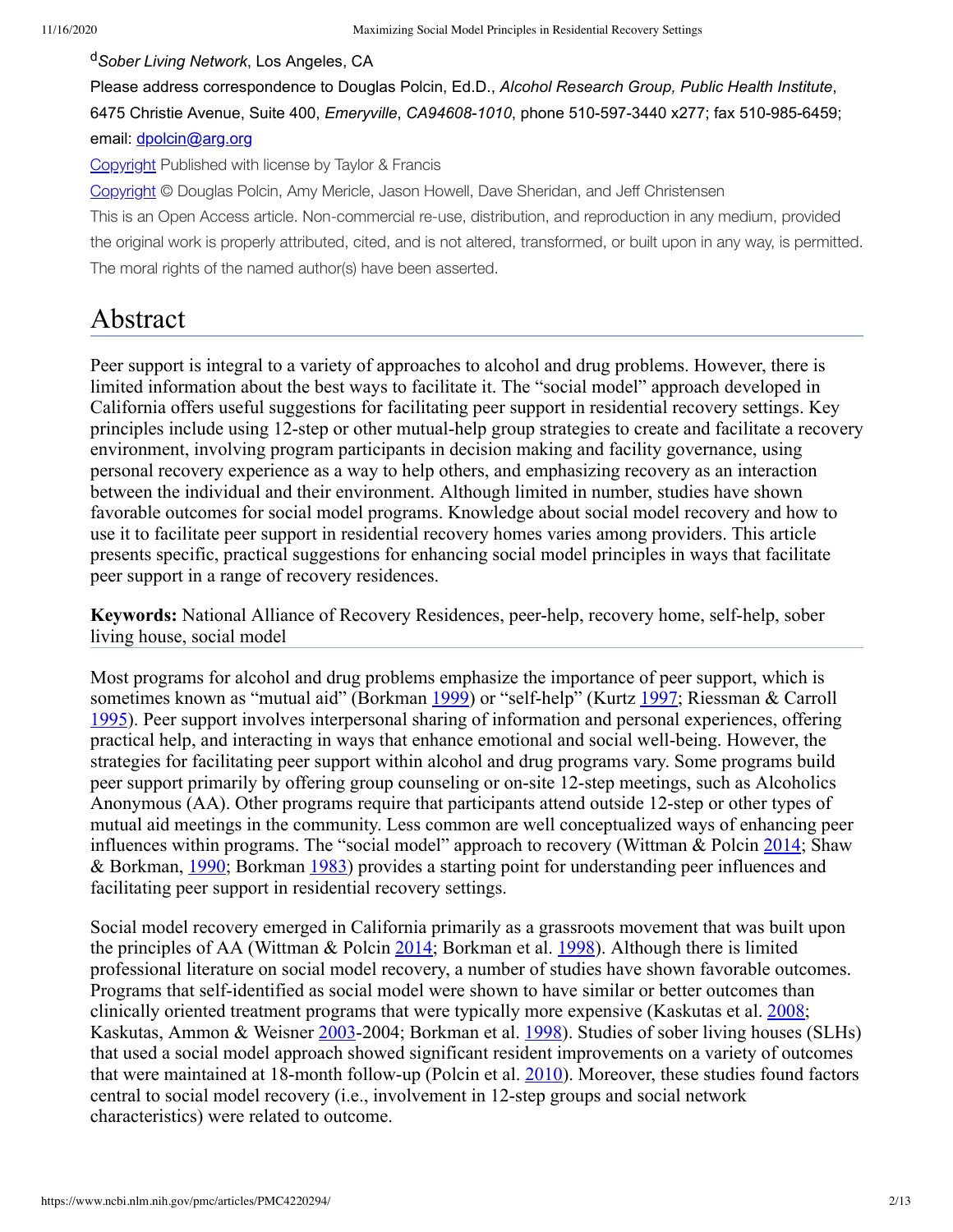The purpose of this paper is threefold. First, we provide a brief overview of the history and principles of the social model approach to recovery. Second, we describe four different levels of recovery residences based on standards developed by the National Alliance for Recovery Residences (NARR [2012](#page-11-7)). Finally, we provide guidance on how aspects of social model can be used to address challenges encountered across all four levels of NARR residences. Examples include house meetings, decision making, establishment and enforcement of house rules, and admission and termination of residents. We also emphasize using social model as parallel social processes among providers and between providers and the surrounding community. Conceptualization of peer support and suggestions for enhancing it draw upon 11 years of research on recovery homes and decades of experience among the co-authors operating recovery homes and recovery home organizations.

### HISTORY OF SOCIAL MODEL RECOVERY AND BASIC **CONCEPTS**

Although the term "social model" did not emerge until the 1970s, the basic elements of this approach were being practiced as early as the 1940s (Wittman & Polcin [2014](#page-11-2)). Social model recovery emerged as a grassroots movement in California, largely as an offshoot of Alcoholics Anonymous (AA). Many individuals attempting to abstain from substances through attendance at AA lacked an affordable alcohol-free living environment. Their efforts were often undermined by destructive living environments that promoted substance use. In response to this need, recovering persons involved in AA created group living environments, which they called "12-step" houses. Drinking and drug use were prohibited and residents were expected to work a 12-step recovery program. Because residents typically shared bedrooms, owners were able to keep rents affordable. By the 1970s, 12-step houses became known as "sober living houses" (SLHs).

Beginning in the 1970s, conferences and publications in the addiction field began to use the term "social model" to describe SLHs and similar programs (O'Briant  $\&$  Lennard [1973\)](#page-11-8). The primary rationale for this term was that it emphasized social and interpersonal aspects of recovery rather than approaches that were more individually oriented. It also emphasized peer-to-peer rather than practitioner-client relationships and replaced the concept of treatment plan with "recovery plans" (Borkman [1998\)](#page-10-3). The latter term emphasized actions the person will take to achieve and maintain recovery instead of the types of professional services they will receive. The primary characteristics of social model recovery programs were summarized by Wright [\(1990](#page-11-9)) as follows:

- There is an emphasis on experiential knowledge gained through one's recovery experience. Residents draw on that experience as a way to help others.
- Recovery operates via connections between residents, not between an individual resident and a professional caregiver.
- All residents are consumers and providers, both giving and receiving help.
- As with the early 12-step recovery houses, involvement in AA creates the basic framework for recovery.
- A positive sober environment that encourages support for abstinence is crucial.
- Alcoholism is viewed as being centered in the reciprocal relationship between the individual and his or her surrounding social unit.

Social Model Recovery Scale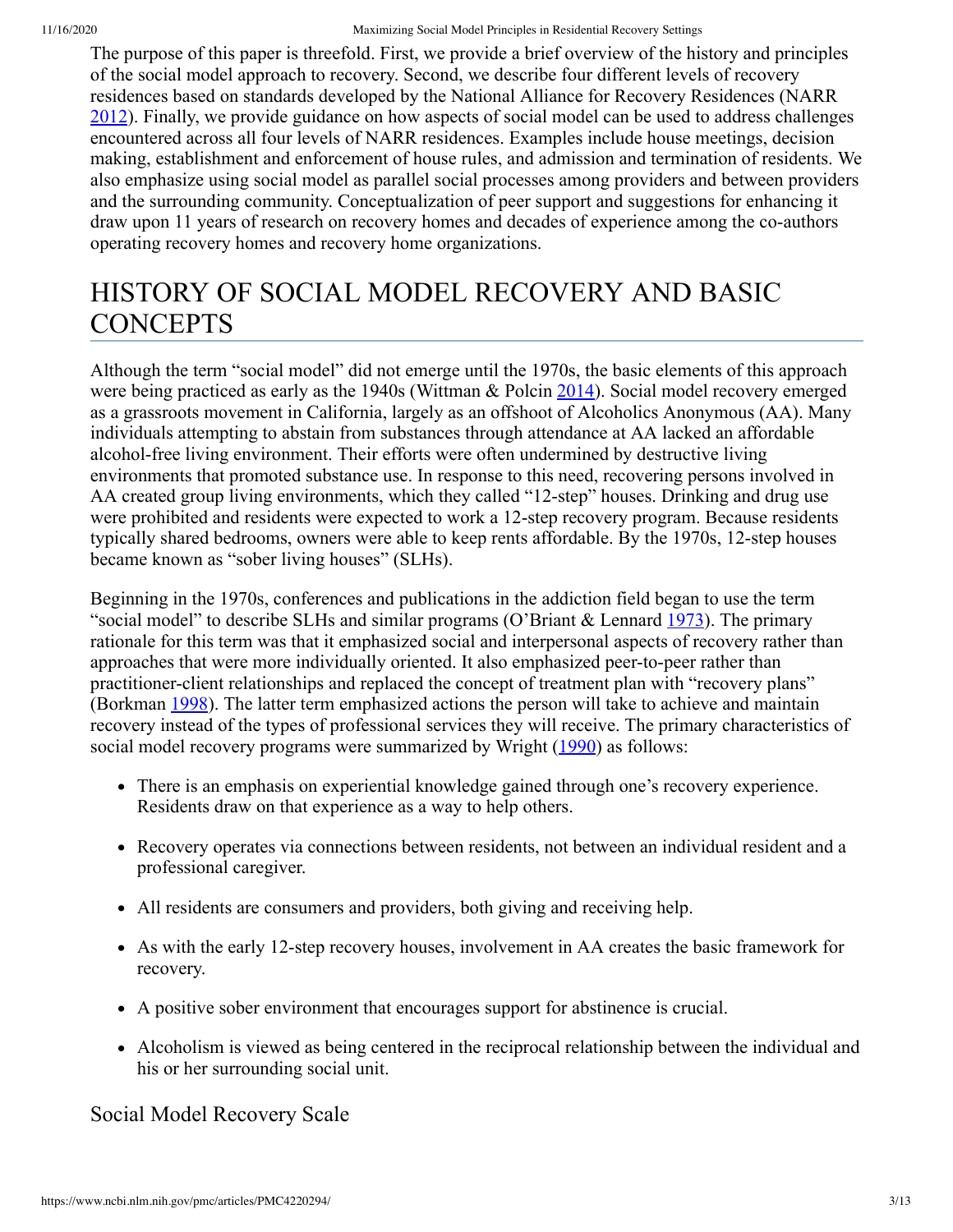A variety of residential programs, including those offering formal treatment, adopted different aspects of social model into their approaches. Kaskutas et al. ([1998](#page-11-10)) developed the Social Model Philosophy Scale (SMPS) as a way to assess the extent to which programs used a social model approach to recovery as well as what aspects of social model were used. The 33-item SMPS has been shown to have high internal reliability ( $\alpha$  = 92). The SMPS assesses six program domains:

- 1. Physical environment: the extent to which the program facility offers a homelike environment.
- 2. Staff role: the extent to which staff are seen as recovering peers.
- 3. Authority base: the extent to which experiential knowledge about recovery is valued.
- 4. View of substance abuse problems: the extent to which residents view substance abuse as a disease and are involved in 12-step groups.
- 5. Governance: the extent to which the program empowers residents in decision making.
- 6. Community orientation: the extent to which the program interacts with the surrounding community in a mutually beneficial manner.

Although the SMPS was based on data obtained from California social model programs, the principles are relevant to a variety of recovery home models throughout the U.S. Some of these models are reviewed below along with initial research examining services offered and outcomes.

#### Social Model Recovery in Other Residential Recovery Settings

There are a variety of residential approaches to recovery that emphasize characteristics similar to social model principles. One example is the Oxford House model, which began in 1975 (O'Neill [1990](#page-11-11)). Like SLHs, Oxford Houses offer long-term recovery in a residential, homelike environment that is free of alcohol and drugs. They are financially self-sustained by residents and do not offer on-site formal treatment services. Although they do not have individual house managers or operators, Oxford Houses are supported externally through a system of regional managers responsible for the welfare of groups of homes. All residents are required to have some type of a recovery plan and most attend AA or other 12-step groups.

A study of individuals who had been residing at Oxford Houses for varying lengths of time (several days to over 10 years) showed good longitudinal outcomes at four-month follow-up intervals (Jason et al. [2007\)](#page-10-4). Oxford Houses have also been found to be effective as an aftercare service for clients who completed long-term residential treatment (Jason et al. [2006\)](#page-10-5). Today there are more than 1,500 Oxford Houses nationwide; SLHs in California that are affiliated with associations such as the Sober Living Network and California Association of Addiction Recovery Resources number close to 800.

A heterogeneous mix of other types of recovery residences has emerged throughout the U.S. that use social model principles to varying degrees. Mericle et al. ([2014\)](#page-11-12) used the SMPS to assess the extent to which recovery residences in Philadelphia used practices that were consistent with social model principles. While only 11% met criteria as social model recovery residences using a cutoff score on the SMPS, some characteristics of social model were strong across most houses (e.g., view of substance abuse problems and authority base) and others were relatively weak (e.g., governance).

### NATIONAL ALLIANCE OF RECOVERY RESIDENCE LEVELS

The Mericle et al. investigation was unique in that it assessed social model recovery principles across different levels of recovery residences as defined by the National Alliance of Recovery Residences (NARR). Briefly, NARR (National Association of Recovery Residences [2012](#page-11-7)) describes four levels of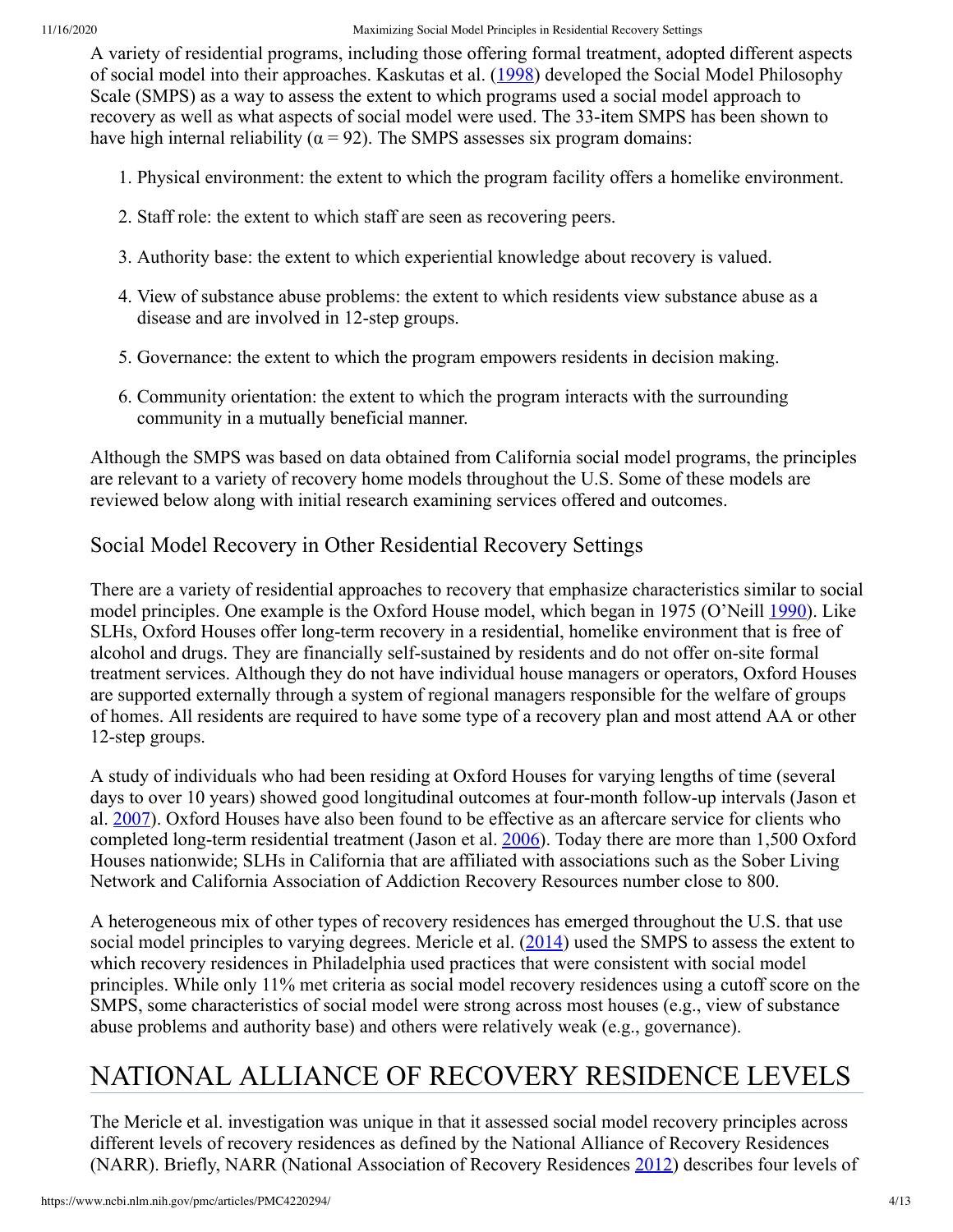recovery residences:

- Level I residences are peer-managed houses located in residential neighborhoods. They are democratically run by the residents themselves and there are no paid staff members or on-site services. Although most residents are involved in 12-step recovery groups, attendance is not mandatory. Oxford Houses (Jason, Olson & Foli [2008\)](#page-11-13) are a good example of Level I residences.
- Level II residences are also typically located in residential neighborhoods. Unlike Level I houses, they are managed by a house manager or senior resident who is either paid or receives a reduction of rent. There are typically no services offered on-site and residents are usually mandated or strongly encouraged to attend 12-step recovery groups. California Sober Living Houses (Polcin et al. [2010](#page-11-6)) are good examples of Level II residences.
- Level III residences employ paid staff who provide on-site services, such as linkage to resources in the community, recovery wellness planning, recovery support groups, and life skills training. In California, these residences are required to be licensed as treatment programs. Mericle et al. [\(2014](#page-11-12)) pointed out that these can be considered hybrid programs that combine social model recovery and additional services delivered by trained staff. A recovery approach that has become known as the "Florida model" combines intensive outpatient or day treatment services with residence in a sober living house. Some Level III residences exist as private households in residential neighborhoods while others operate in multifamily, commercial or other environments.
- Level IV residences are best understood as residential treatment programs that are more structured than Level III and that provide a variety of on-site clinical services. Although some staff may be in recovery, Level IV's employ licensed or credentialed professionals. A number of social model characteristics are emphasized: (1) peer support; (2) resident involvement in upkeep of the facility; and (3) resident input into establishing and enforcing rules and policies. Therapeutic communities (De Leon [2000](#page-10-6)) are a good example of Level IV facilities. These facilities are typically not zoned as ordinary housing in residential neighborhoods.

Each of the subheadings below addresses ways that social model principles can be implemented within and across the four levels described by NARR. Particular emphasis is placed on using social model as a way of understanding issues in recovery residences and mobilizing peer support to address them.

### CONCEPTUALIZING ISSUES ACROSS NARR LEVELS

Central to a social model perspective is maintaining a focus that emphasizes the quality of the household as a recovery environment rather than a focus primarily on individual residents. Although there are some differences related to understanding and addressing issues between NARR levels, much of what promotes social model is relevant to all four levels.

#### Fostering a Culture of Recovery

Viewing issues from a broader, environmental perspective requires deliberate focus. In the U.S., there is a cultural norm to view alcohol and drug problems as a personal failing. "Individual responsibility" is an often repeated term among government officials at all levels as well as by the general public as a way of conceptualizing and addressing multiple problems, including those related to alcohol and drug use. That approach to alcohol and drug problems results in lost opportunities to mobilize community and peer influences that can have a strong salutary impact.

The social model approach to alcohol and drug problems shifts the focus to the household and community environment as a way to foster a culture of recovery. Residents are invited to draw on the strengths of the household and utilize peer support to shed their addictive lifestyle and reconstruct their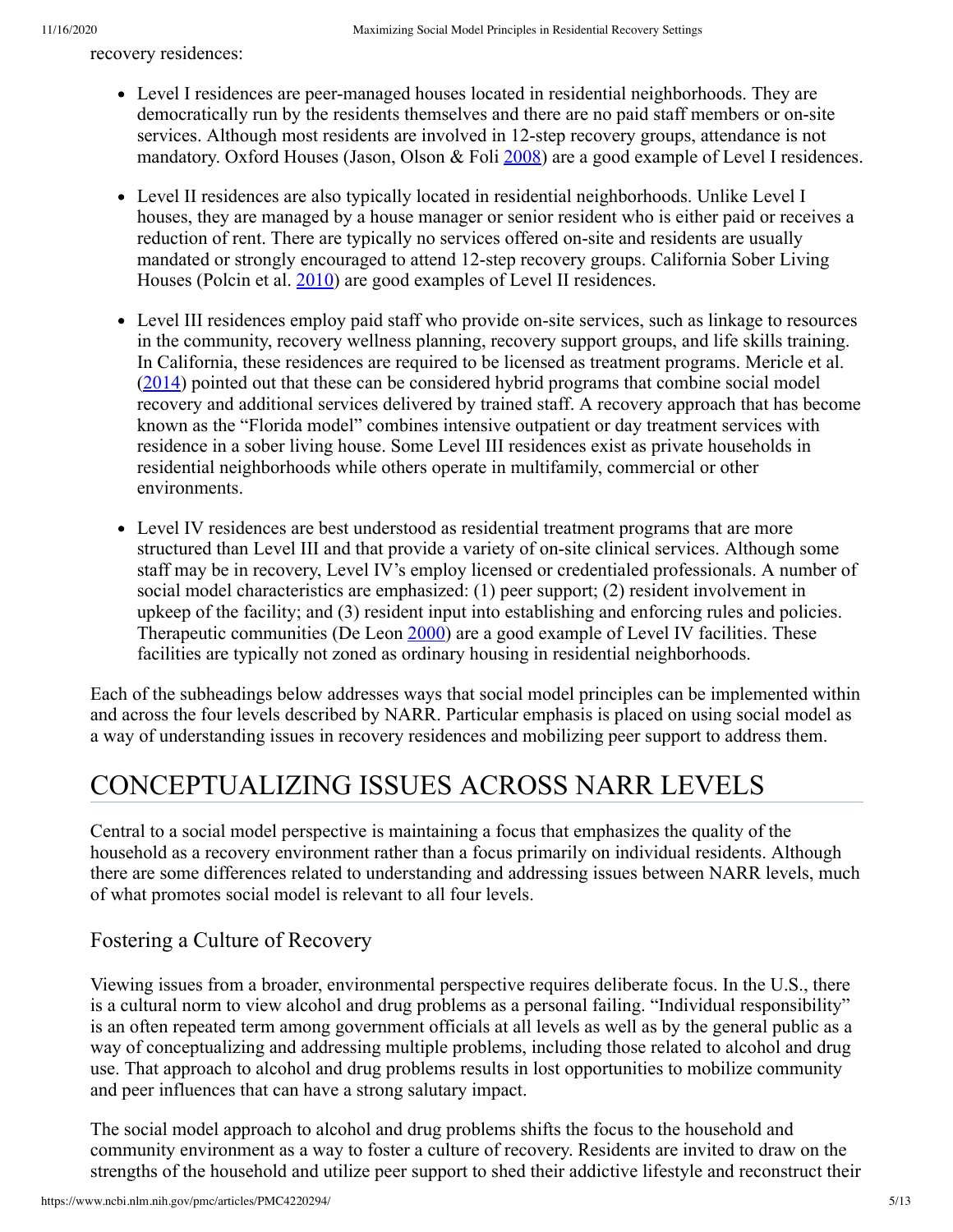self-identity as a person in recovery. Because recovery is a reality that is exemplified by recovering peers and their staff, recovery grows out of hope and results in a process of self-redefinition and the rebuilding of a life in the community. The success of this approach is dependent upon the household's ability to address issues within a framework that enhances peer support within programs. It also requires successful collaboration with neighbors, outside service providers, and the local community. Each section in the following advocates for a vision of issues in recovery residences that includes broad ownership of problems and solutions to the benefit of residents and the surrounding community.

#### Facilitating Social Model Perspectives among Residents and Staff

Whether the leadership in a recovery residence is a house manager, treatment professional, or residents who function in rotating leadership positions, social model can be facilitated by the leadership articulating problems and issues from a household or program perspective rather than one focused primarily on individuals. All four levels of NARR residences have expectations and rules that apply to individuals (e.g., abstinence, attendance at house meetings, and participation in house chores and upkeep). However, from a social model perspective, it is important that residents understand rules and expectations in terms of how they impact the overall community as a group of recovering persons. When expectations and responsibilities are ignored, the residence does not function as a successful household or as a forum that facilitates recovery. The ultimate goal is to create an environment where residents articulate that perspective themselves rather than relying on the leadership to do it. In this scenario, developing a recovery lifestyle is conceptualized among residents as more than avoiding addictive substances and improving personal health, it is characterized by citizenship—the importance of living one's life with regard and respect for those around you (Betty Ford Institute [2007\)](#page-10-7). Doing one's fair share in terms of contributing to the household as a recovery environment and recognizing how one's behavior affects that environment is a key tenet across all social model programs.

Developing and maintaining a social model environment cannot be a function of the leadership alone. Residents must play a central role in helping each other understand household operations and dynamics from a social model perspective and translate that understanding into action. Most residents will have had experience with 12-step or other mutual-help programs and can draw on recovery principles used in those programs as a guide. Like 12-step programs, there is an informal "oral tradition" process that occurs where residents who are more experienced with social model programs (sometimes called "senior peers") pass their knowledge on to new residents. The leadership in the program needs to consistently emphasize and reinforce these processes. As new residents observe how issues in the household are understood and addressed, they sharpen their social model skills. As they learn more, they are empowered to contribute more to the welfare of the household and the individuals who live there.

#### Understanding House Meetings from a Social Model Perspective

Mandatory house meetings are a staple of all types of recovery residences. They offer opportunities for residents and staff to understand and discuss issues from a social model perspective and reinforce a recovery-oriented culture. Typically, a variety of individual, interpersonal, and house issues are presented. Regardless of the NARR level, it is important that persons in leadership positions (e.g., house manager, treatment professional, or peer leader) avoid being overly directive or offering solutions to problems prematurely. Instead, residents should be engaged in a collaborative process where various perspectives can be explored. Peer empowerment and support are strengthened when residents are involved in defining problems, identifying options, and implementing plans to resolve them. Peers with more experience take leadership roles in helping to guide conversations and decisions. Peer involvement in decision making creates a sense of resident ownership and connection to house operations that counteracts an "us versus them" mentality dividing residents and staff.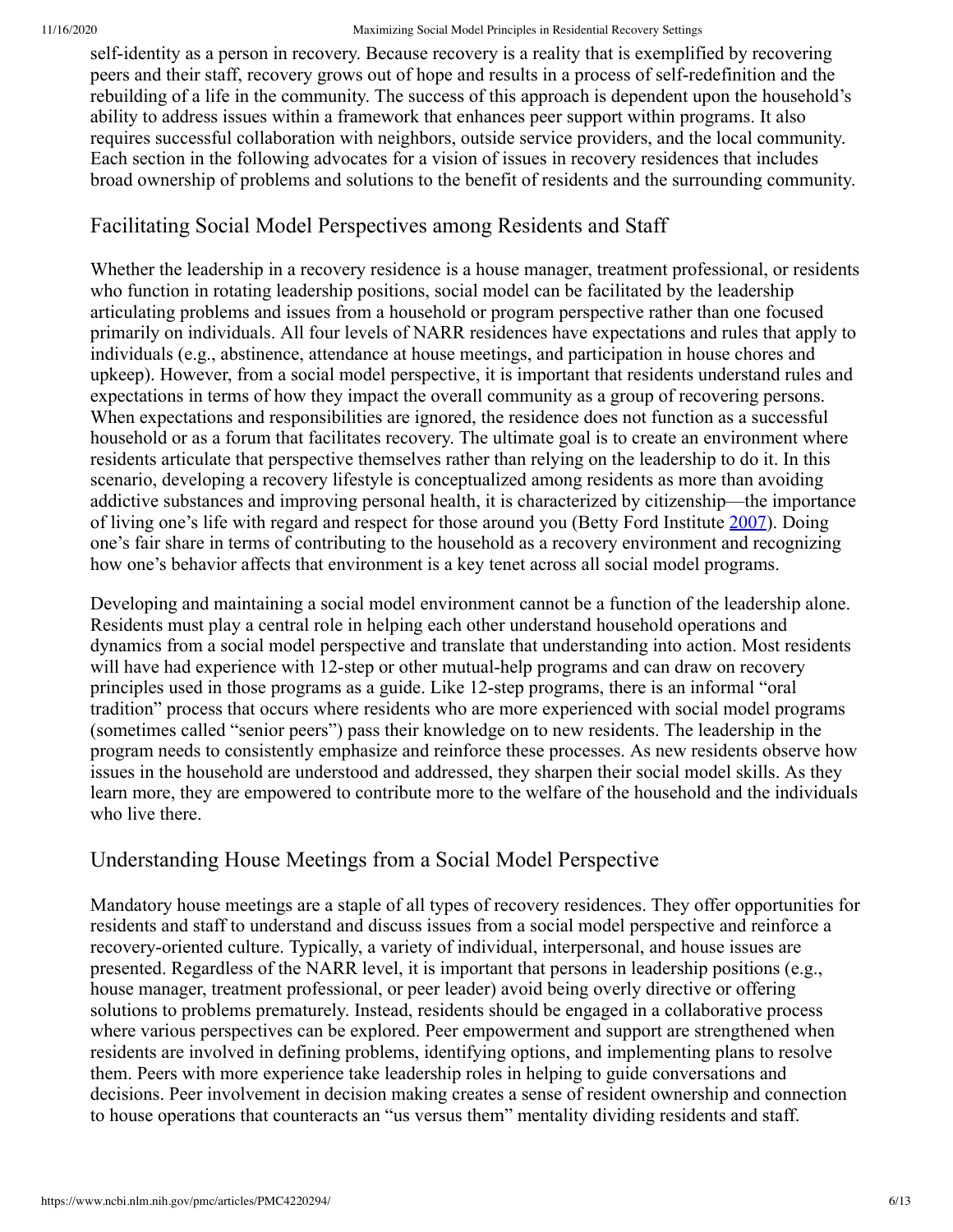When interactions in house meetings are limited to a sole focus on individual issues and behaviors or the meeting gets bogged down in interpersonal struggles, it is important for the facilitator to shift the discussion toward a broader, social model perspective. As issues are discussed, the facilitator should consider questions such as how does this issue impact the overall house? How can house members be mobilized to address the issue? Should we discuss changes in house rules or operations to address the issue? How would such changes affect the recovery culture of the household? Addressing these types of questions facilitates shared ownership of problems and reliance on the resident community as a way to address them.

#### House Rules and Policies from a Social Model Viewpoint

Maintaining a recovery-supportive community requires house rules, recovery-oriented social norms, and peer accountability. These are frequent house meeting topics in all types of recovery residences. Often they are brought up in terms of complaints about individuals being noncompliant. The result can be administration of consequences or warnings about noncompliant behaviors. However, there is an opportunity during these discussions to articulate the purposes of rules and policies from social model perspective that links them to household functioning and principles of recovery. Examples include linking policies and rules to issues such as safety, maintaining an alcohol- and drug-free environment, and the role of accountability in recovery.

Rules and policies can also be linked to AA principles such as "giving back" to the community from which one receives help, accepting powerlessness over some situations, taking an inventory of one's weaknesses or flaws, and asking for help from others. Not everyone in recovery residences works an AA or other type of 12-step program, but the majority in NARR Levels I and II residences are involved in some type of 12-step program (NARR [2012\)](#page-11-7). In addition, some programs not explicitly identified as 12-step-oriented (mostly NARR Levels III and IV) have similar recovery concepts that can be related to program rules and policies. For example, therapeutic communities (TCs), like 12 step-oriented programs, emphasize the importance of "giving back" to newcomers, demonstrating commitment to the community through one's behavior, and taking responsibility for the ways that one contributes to problems and conflicts. Ideally, the residents themselves would take the lead in these discussions. Programs with relatively newer residents and those in early recovery will need role modeling of this process from senior residents or staff.

To the extent that residents have input into formation, modification, and enforcement of house rules and policies they are more likely to feel ownership and a commitment to their implementation. Creating a social model environment in which peers hold each other accountable to house rules and social norms is the ideal. NARR Level I and II programs are likely to allow for significant input into rules and policies through discussions in house meetings or other forums. Although Level III and IV houses are likely to have paid staff who are ultimately held accountable for implementation of rules and policies, most have forums where residents can have input into modification and enforcement of rules and policies. For example, therapeutic communities often have some version of a resident government that helps enforce rules and make recommendations to staff for modifications.

### USING SOCIAL MODEL TO ADDRESS SPECIFIC ISSUES

Recovery residences provide individual level interventions for a variety of issues (e.g., noncompliance with house rules, referral to outside services, and development of individual recovery plans). However, the leadership within houses can work to create a context where individual issues are also addressed by drawing upon the strengths of the resident community, or what Laudet and White [\(2008](#page-11-14)) have referred to as "recovery capital." In this section, we describe ways to mobilize peer support to address issues commonly encountered in residential recovery settings, including relapse, resident conflicts, and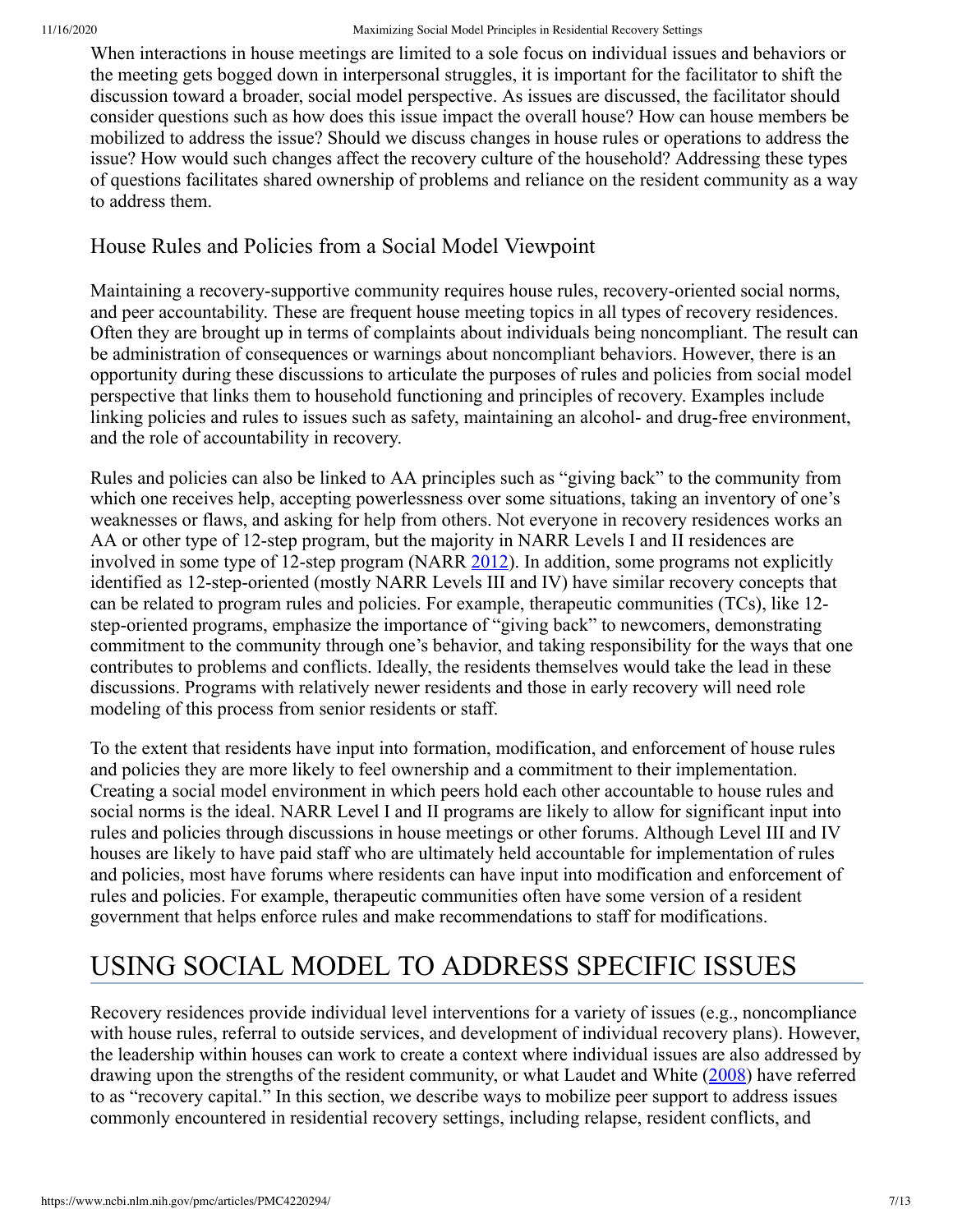personal crises. This section also addresses the advantages of mobilizing residents to influence two of the most important decisions for any recovery residence: when to admit a person as a new resident and when a resident should be asked to leave due to noncompliance.

#### Applicant Interviews and Resident Evictions

Few decisions are more important to a recovery residence than who is allowed to enter and who is asked to leave. NARR Level I houses typically make these decisions by democratic vote of residents. Level II houses will involve the house manager or owner, but there may also be a mechanism for resident input as well. Similarly, decisions about admission and termination among Level III and IV houses will involve paid staff, but there also may be mechanisms for residents to have input.

From a social model perspective, there are advantages to including residents in these processes. First, it empowers residents to take part in a critically important household decision. Second, admissions that include current residents in the process can help create a sense of commitment to the new person. Finally, it facilitates the new person feeling a sense of accountability to the entire household, not just individuals in leadership positions. A practical consideration is that involvement of current residents draws upon the perceptions of the entire community, not just one individual who may not recognize potential problems or assets.

There are similar advantages to involving current residents in decisions about involuntary eviction. It helps create a sense that each resident is accountable to the community, not just to the staff, house manager, or others in leadership positions. It also invites discussion about the importance of maintaining an abstinent living environment.

#### Relapse

One of the most difficult issues faced across all types of recovery residences is alcohol and drug relapse. At the individual level, there are a variety of responses that might be implemented. Depending on the circumstances and the facility, the individual who relapses may be asked to leave the residence. A temporary eviction is the policy of most houses. However, there may be an invitation to reapply for admission after some minimum period of time has passed. In some circumstances, the individual might be referred to a different type of setting, particularly one with more structure and oversight that might prevent additional relapses.

The recovery field has moved away from stigmatizing relapse toward viewing it as part of the addiction process. At least some individuals in the household will have experienced relapse at some point in their recovery. Social model recovery suggests that it can be helpful for these individuals to share their experience of relapse and how they were able to resume recovery. Importantly, it can help decrease the sense of self-loathing experienced by some persons who relapse and refocus their energies toward reestablishing abstinence.

Relapse is also a household issue because it affects other residents. It therefore needs to be discussed in house meetings or other forums. There may be expressions of fear, anxiety, loss, anger, guilt, or increased vulnerability about residents own potential for relapse, all of which need to be met with empathy and understanding. There might also be discussions about ways residents can enhance the recovery environment and increase support for sobriety. The social model concept of mutuality (i.e., everyone is a consumer and provider of help) is important here. Each resident is a giver and receiver of help and to the maximum extent possible there should be cultivation of norms in the house that reinforce asking for and receiving help. Putting an emphasis on the importance of residents recognizing and responding to vulnerability in themselves and others is imperative. In this way, an individual relapse can be mobilized to influence the household in ways that enhance recovery.

#### Resident Conflicts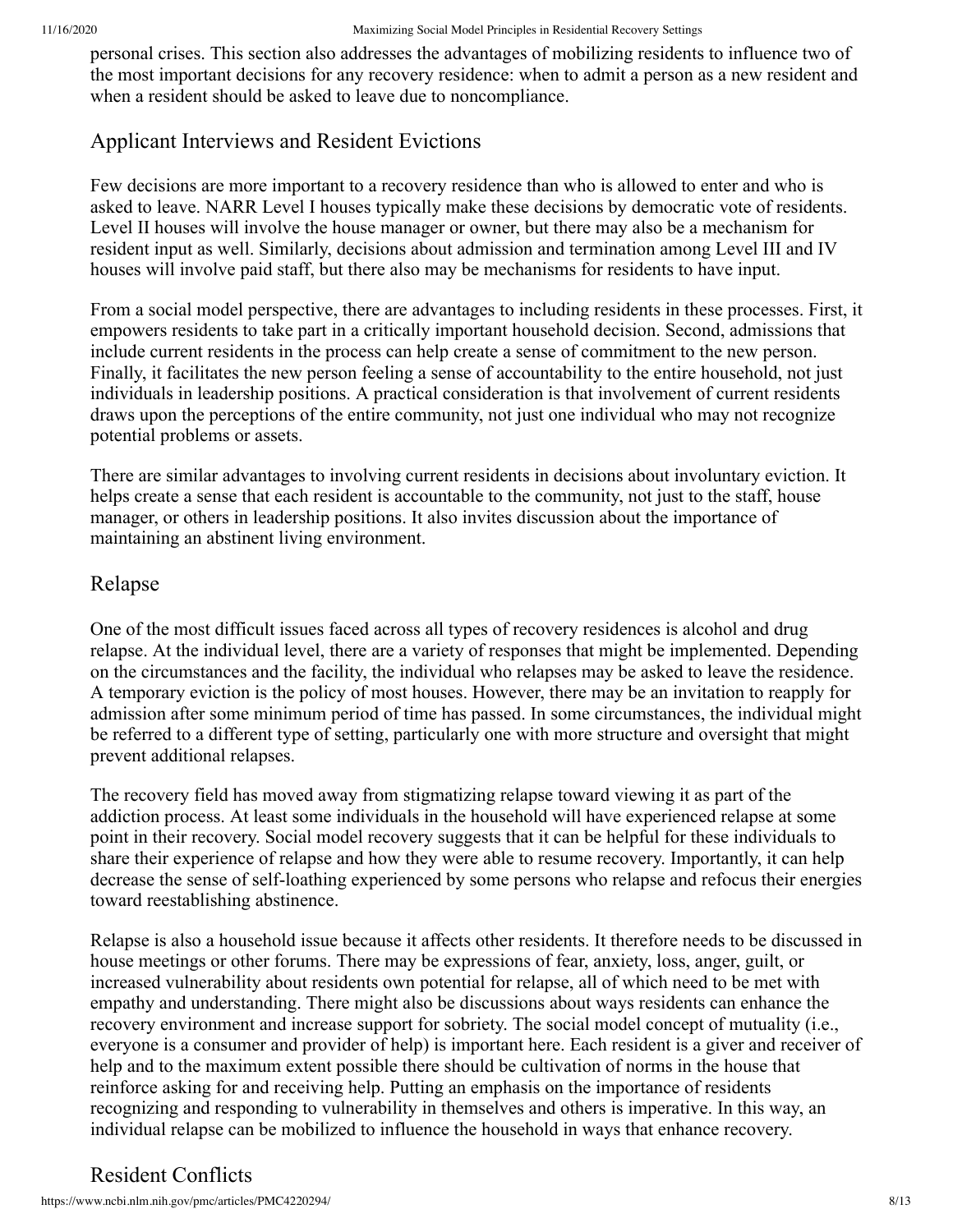Residential recovery settings invite a certain amount of interpersonal conflict and thus offer opportunities to practice recovery skills as they emerge during day-to-day activities. Conflicts occur as a result of sharing a room, failing to complete assigned chores, personal jealosies, and a host of other reasons. These are opportunities for residents to apply 12-step or other recovery principles to real-life situations. Newer residents and those in early recovery can benefit from senior residents with longer recovery sharing examples of how they worked the steps and applied other recovery principles to similar situations. This might involve consideration of recovery concepts such as taking an inventory and owning one's part in the conflict, making amends, and accepting powerlessness over other people and situations. In Level I and II residences, these activities are most likely to be implemented among peers. In Level III and Level IV houses, they may be implemented by staff or peers.

It is important to facilitate a house-wide perspective that the emergence of conflict is expected and an ordinary part of life. The task in developing a recovery lifestyle is to manage conflict in healthy ways that enhance or at least do not undermine recovery. To the extent that residents are able to resolve conflicts and apply 12-step or other recovery principles to them, the household will function more efficiently and the quality of the house in terms of a source for recovery will be stronger. In addition, learning conflict management skills helps residents learn valuable life skills that will help them outside the house as they manage their recovery across their lifespan.

#### Resident Crises

Resident crises are not uncommon in recovery residences and can include relapse, onset of psychiatric symptoms problems such as suicidality, family crises, problems with intimate partners, or loss of a job, just to name a few. The community of residents can be mobilized to help residents prevent or cope with crises. Just having awareness about the issues residents are going through is important. Simple things like being available to talk and showing concern can be helpful. Whether one is part of the household as a peer or staff member, sharing of one's own experiences in dealing with similar problems is important, especially in terms of the application of recovery principles to manage the crises. As residents help others prevent and cope with crises they also prepare themselves for how to deal with their own future crises.

An additional way that peers and staff can assist residents who are in crises is through suggestions for accessing outside services. Assistance can help in terms of sharing practical information, such as providers with whom they are familiar who may be helpful, suggestions for transportation to services and options for paying for services. Most importantly peers who have used the needed service can share their experiences and help the individual understand what to expect.

### TRAINING AND INTERACTIVE LEARNING

Recovery organizations in California (e.g., the Sober Living Network and the California Association of Addiction Recovery Resources) have for many years recognized the need for managers of SLHs to receive training in how to facilitate social model dynamic within houses. As such, they offer regular workshops that cover essential aspects for understanding and implementing a social model. However, there is also an appreciation for the value of experiential knowledge gained as a result of having lived in a SLH and the knowledge gained from managing houses. In this way, there is a type of parallel social model process that occurs at the manager as well as resident level.

While yearly conferences are one such mechanism for sharing experiences, more systematic and regular peer trainings might be even more beneficial. Facilitating manager visits to other sober living houses on a regular basis beyond formal inspections each year might be one way to increase crossfertilization of ideas and experiences. Without interactive learning on a regular basis, there is a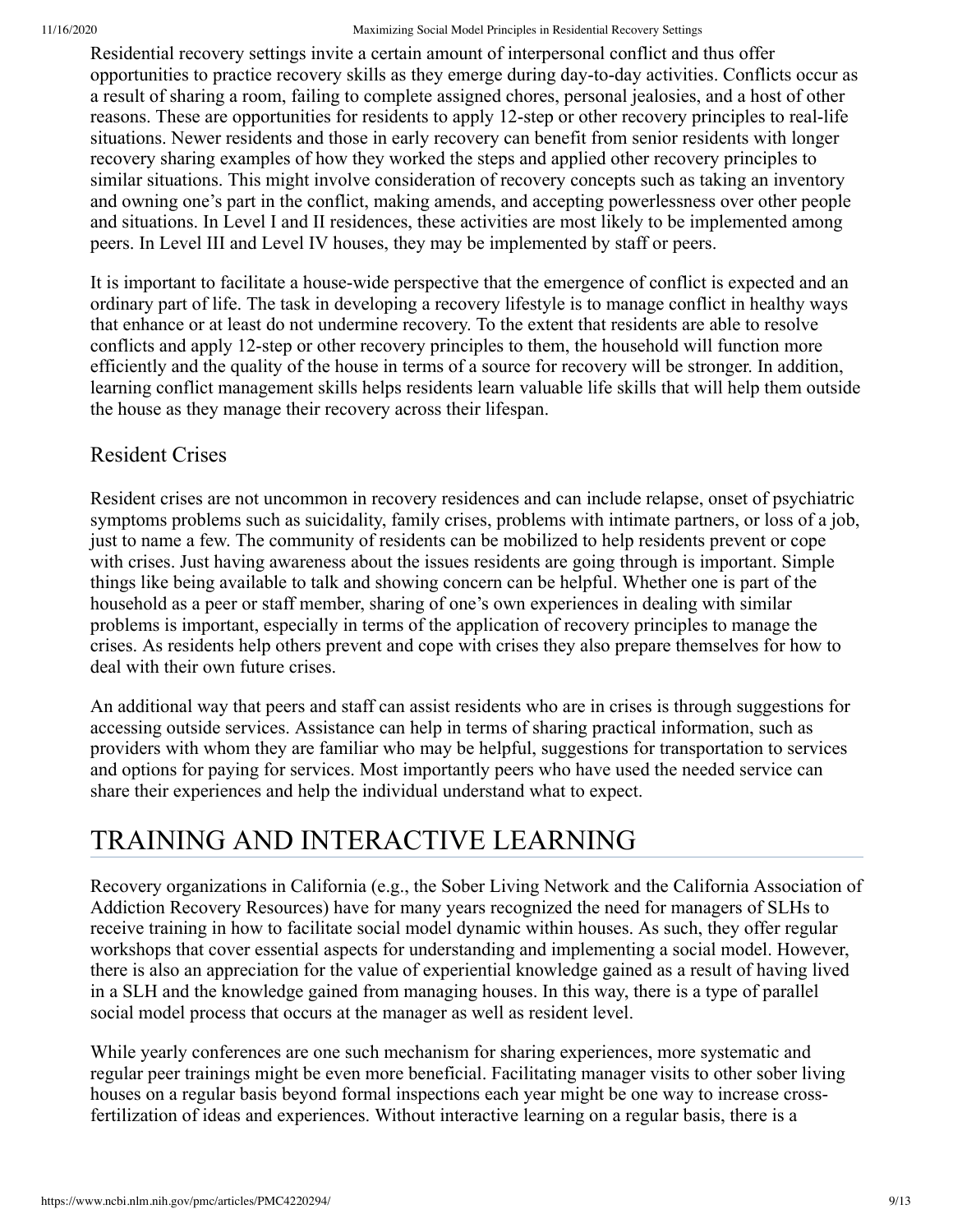significant danger that houses can become disconnected, unfocussed, and out of date in their approaches as well as noncompliant with network standards. Thus, social model needs to be conceptualized beyond the resident level to include the larger recovery community.

### INTERACTING WITH THE NEIGHBORHOOD AND LOCAL **COMMUNITY**

Social model posits that drug and alcohol problems operate in a reciprocal fashion between individuals and their surrounding environment (Wittman  $&$  Polcin [2014\)](#page-11-2). It suggests that low-income, high-crime communities with high densities of alcohol outlets and readily available access to drugs contributes to substance use among individuals. In turn, substance use contributes to destructive characteristics of the environment (e.g., crime, availability of drugs, unemployment). We posit that recovery operates in a similar manner. Individuals in residential recovery settings need to use positive characteristics of their community environment that can benefit recovery. In addition, supporters of residential recovery services need to show positive impacts on the local community, which, in turn, can contribute to more support for recovery residences.

#### Accessing Community Services

Although social model programs emerged in part as an alternative to formal clinical and medical treatments, they need to view themselves within a larger continuum of community-based services. Historically, social model programs avoided offering on-site services, in part to elevate the peersupport aspects of recovery. Instead, there was an emphasis on helping residents access needed services in the community. This continues to be the approach taken by NARR Level I and II residences.

NARR Level III and IV residences provide on-site services beyond peer support, although few programs meet all of the needs that residents present. Because persons with alcohol and drug problems frequently need help in a variety of areas, all of which cannot be met in one setting, it is important for residences to have good relationships with service providers in the surrounding community. Conversely, many of these providers serve persons in the community with alcohol and drug problems who could benefit from residence in a recovery setting and can therefore be sources for referrals.

#### Disseminating Beneficial Impact of Recovery Residences

Despite the existence of research showing favorable outcomes across all four types of recovery residences (NARR [2012](#page-11-7)), NIMBY (not in my back yard) resistances continue to plague many residences. Community resistance occurs despite documentation that recovery residences do not decrease property values or increase crime (American Planning Association [2003](#page-10-8)). In addition, research on Level I and Level II residences show they enjoy supportive relationships with neighbors (Heslin et al. [2012;](#page-10-9) Polcin et al. [2012](#page-11-15); Jason, Roberts & Olson [2005\)](#page-11-16). These studies show when neighbors are familiar with the recovery homes in their neighborhoods and the residents who live there they tend to be more supportive. Professional treatment providers have similar responses. A study of mental health professionals and certified addiction counselors found those who were most familiar with recovery houses were most supportive (Polcin et al. [2012\)](#page-11-15).

Resistance to recovery homes is often based on stigma from persons who have little or no experience with the houses or residents who live there. Stigma feeds upon negative news reports in the media about problem houses, even if these are rare exceptions. There is therefore an urgent need for recovery residences at all levels to be associated with peer-based associations that monitor health, safety, and operational standards, such as NARR. Advocacy organizations have procedures in place to address problem residences quickly, especially complaints from neighbors. They also have resources to advise houses about their legal rights and advocate for houses that are targeted by NIMBY groups.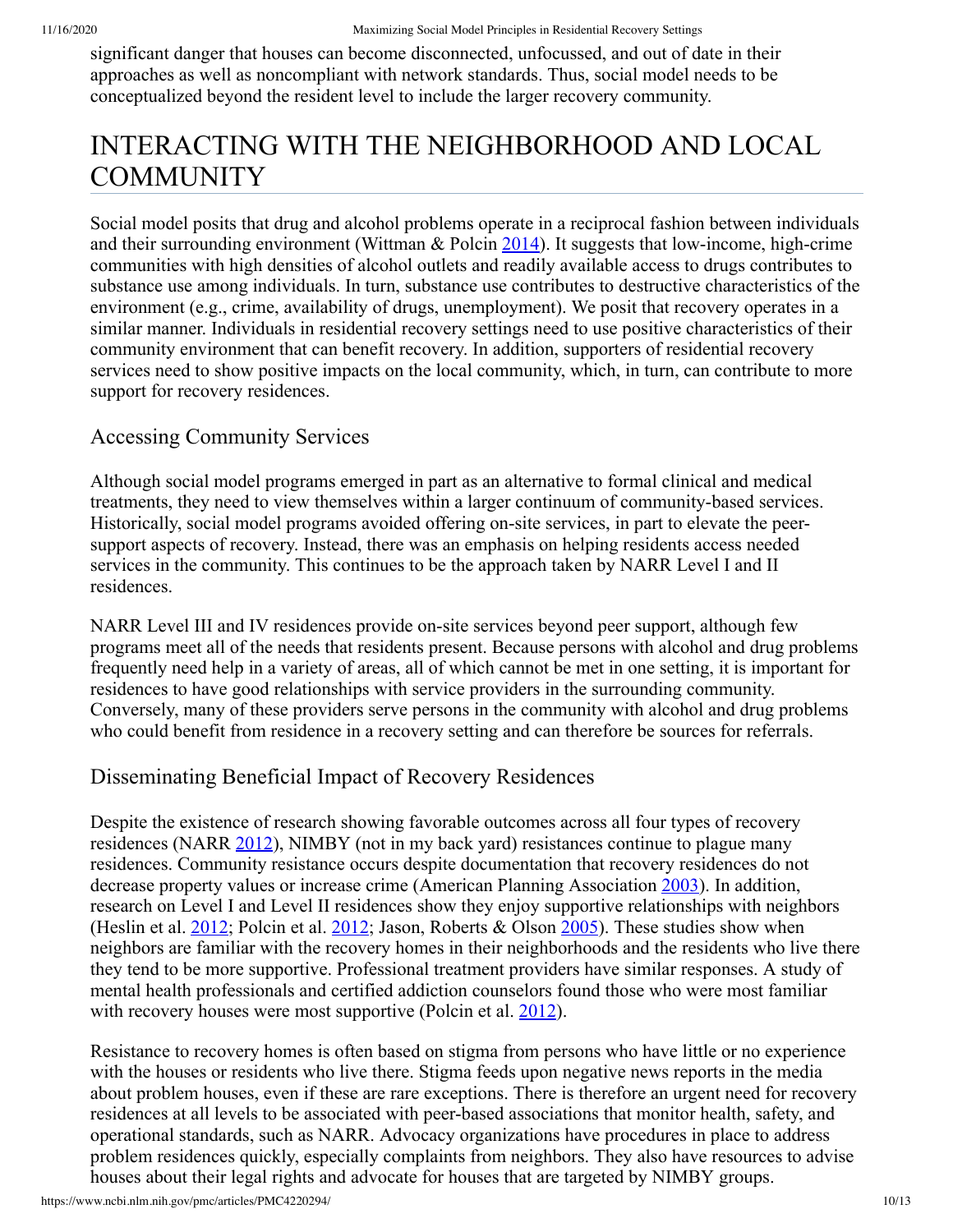Because familiarity is associated with improved perceptions, there is a need for advocacy groups to organize formal interaction between operators of residences and key stakeholders: (1) neighbors of residences; (2) the general public; (3) local and state officials; and (4) mental health and other service provider groups. Examples of such interaction include dissemination of information about the goals and operation of recovery residences, advice to persons in the community who have family or friends suffering from addictive disorders, education about addiction and recovery more broadly, and encouraging house residents to volunteer for community service activities (neighborhood clean-up, holiday events, etc.) (Heslin et al. [2012](#page-10-9); Polcin et al. [2012\)](#page-11-15). Interaction of recovery homes and recovery home organizations with surrounding communities is another example of how social model dynamics need to occur as parallel processes across different levels of social interaction, including residents, staff and managers, and the larger community.

### **CONCLUSION**

Recovery residences for alcohol and drug problems universally emphasize peer support. However, few articles have provided suggestions for how to maximize positive peer influences in recovery settings. The California Social Model approach to recovery provides a framework for understanding and addressing issues in residential settings from a peer-based perspective. This paper has drawn on social model principles to develop specific suggestions for how recovery residences can involveand empower residents to address critical issues, such as applicant interviews, involuntary eviction, management of house meetings, resident conflicts, and a variety of crises. Additional work is needed to better understand how facilitation of peer support varies among different level of recovery residences as defined by NARR ([2012\)](#page-11-7). In addition to using social model concepts to improve peer support within recovery home settings, social model theory can be used to enhance interaction within recovery home organizations and with the surrounding community.

### REFERENCES

- <span id="page-10-8"></span>2003<http://www.webcitation.org/6PB6eCxHy>American Planning Association. *Policy Guide on Homelessness*. Archived by WebCite® at. Accessed April 28, 2014.
- <span id="page-10-7"></span>Betty Ford Institute What is recovery? A working definition form the Betty Ford Institute. *Journal of Substance Abuse Treatment*. 2007;33(3):221–8. [\[PubMed\]](https://www.ncbi.nlm.nih.gov/pubmed/17889294) [[Google Scholar\]](https://scholar.google.com/scholar_lookup?journal=Journal+of+Substance+Abuse+Treatment&title=What+is+recovery?+A+working+definition+form+the+Betty+Ford+Institute&author=+Betty+Ford+Institute&volume=33&issue=3&publication_year=2007&pages=221-8&pmid=17889294&)
- <span id="page-10-1"></span>Borkman T. A Social-Experiential Model in Programs for Alcoholism Recovery: A Research Report on a New Treatment Design. Bethesda, MD: National Institute on Alcohol Abuse and Alcoholism, U.S. Department of Health and Human Services; 1983. [[Google Scholar\]](https://scholar.google.com/scholar_lookup?title=A+Social-Experiential+Model+in+Programs+for+Alcoholism+Recovery:+A+Research+Report+on+a+New+Treatment+Design&author=T.+Borkman&publication_year=1983&)
- <span id="page-10-3"></span>Borkman T.J. Is recovery planning any different from treatment planning? *Journal of Substance Abuse Treatment*. 1998;15:37–42. [\[PubMed\]](https://www.ncbi.nlm.nih.gov/pubmed/9534125) [\[Google Scholar\]](https://scholar.google.com/scholar_lookup?journal=Journal+of+Substance+Abuse+Treatment&title=Is+recovery+planning+any+different+from+treatment+planning?&author=T.J.+Borkman&volume=15&publication_year=1998&pages=37-42&pmid=9534125&)
- <span id="page-10-0"></span>Borkman T. Understanding Self-Help/Mutual Aid: Experiential Learning in the Commons. Rutgers University Press; 1999. [\[Google Scholar](https://scholar.google.com/scholar_lookup?title=Understanding+Self-Help/Mutual+Aid:+Experiential+Learning+in+the+Commons&author=T.+Borkman&publication_year=1999&)]
- <span id="page-10-2"></span>Borkman T.J., Kaskutas L.A., Room J., Bryan K. Barrows D. An historical and developmental analysis of social model programs. *Journal of Substance Abuse Treatment*. 1998;15:7–17. [\[PubMed\]](https://www.ncbi.nlm.nih.gov/pubmed/9534122) [\[Google Scholar](https://scholar.google.com/scholar_lookup?journal=Journal+of+Substance+Abuse+Treatment&title=An+historical+and+developmental+analysis+of+social+model+programs&author=T.J.+Borkman&author=L.A.+Kaskutas&author=J.+Room&author=K.+Bryan&author=D.+Barrows&volume=15&publication_year=1998&pages=7-17&pmid=9534122&)]
- <span id="page-10-6"></span>De Leon G. The Therapeutic Community: Theory, Model, and Method. New York: Springer Publishing Company; 2000. [\[Google Scholar](https://scholar.google.com/scholar_lookup?title=The+Therapeutic+Community:+Theory,+Model,+and+Method&author=G.+De+Leon&publication_year=2000&)]
- <span id="page-10-9"></span>Heslin K.C., Singzon T., Aimiuwu O., Sheridan D. Hamilton A. From personal tragedy to personal challenge: Responses to stigma among sober living home residents and operators. *Sociology of Health & Illness.* 2012;34(3):379–395. [\[PMC free article](https://www.ncbi.nlm.nih.gov/pmc/articles/PMC3183281/)] [\[PubMed\]](https://www.ncbi.nlm.nih.gov/pubmed/21707663) [[Google Scholar\]](https://scholar.google.com/scholar_lookup?journal=Sociology+of+Health+&+Illness&title=From+personal+tragedy+to+personal+challenge:+Responses+to+stigma+among+sober+living+home+residents+and+operators&author=K.C.+Heslin&author=T.+Singzon&author=O.+Aimiuwu&author=D.+Sheridan&author=A.+Hamilton&volume=34&issue=3&publication_year=2012&pages=379-395&pmid=21707663&)
- <span id="page-10-4"></span>Jason L.A., Davis M.I., Ferarri J.R. Anderson E. The need for substance abuse aftercare: A longitudinal analysis of Oxford Houses. *Addictive Behaviors*. 2007;32:803–818. [[PubMed](https://www.ncbi.nlm.nih.gov/pubmed/16843612)] [\[Google Scholar](https://scholar.google.com/scholar_lookup?journal=Addictive+Behaviors&title=The+need+for+substance+abuse+aftercare:+A+longitudinal+analysis+of+Oxford+Houses&author=L.A.+Jason&author=M.I.+Davis&author=J.R.+Ferarri&author=E.+Anderson&volume=32&publication_year=2007&pages=803-818&pmid=16843612&)]
- <span id="page-10-5"></span>Jason L.A., Olson B.D., Ferrari J.R. Lo Sasso A.T. Communal housing settings enhance substance abuse recovery. *American Journal of Public Health*. 2006;96:1727–9. [[PMC free article\]](https://www.ncbi.nlm.nih.gov/pmc/articles/PMC1586125/) [[PubMed\]](https://www.ncbi.nlm.nih.gov/pubmed/17008561) [\[Google Scholar](https://scholar.google.com/scholar_lookup?journal=American+Journal+of+Public+Health&title=Communal+housing+settings+enhance+substance+abuse+recovery&author=L.A.+Jason&author=B.D.+Olson&author=J.R.+Ferrari&author=A.T.+Lo+Sasso&volume=96&publication_year=2006&pages=1727-9&pmid=17008561&)]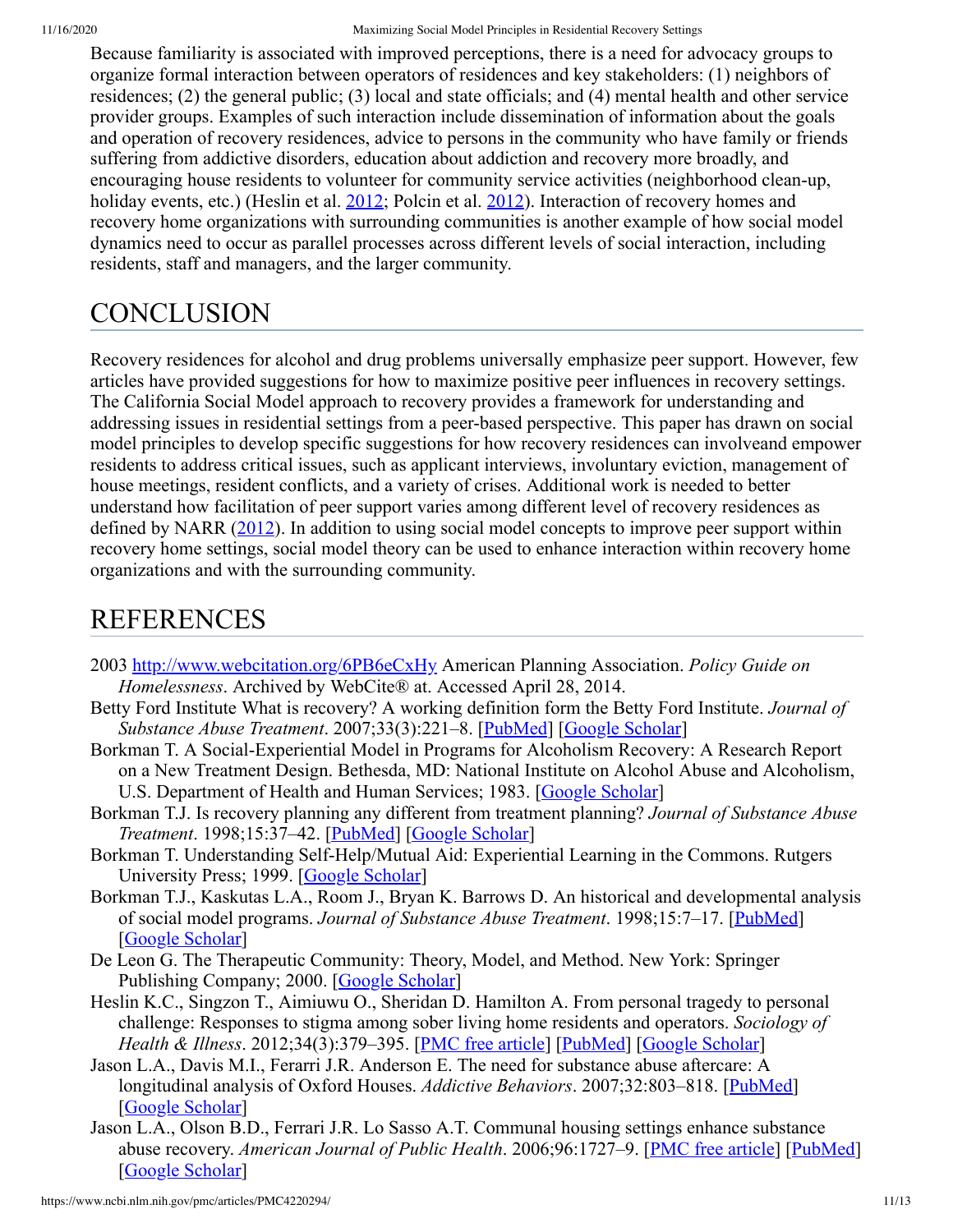- <span id="page-11-13"></span>Jason L.A., Olson B.D. Foli K.J. Rescued Lives: The Oxford House Approach to Substance Abuse. New York: Routledge; 2008. [\[Google Scholar](https://scholar.google.com/scholar_lookup?title=Rescued+Lives:+The+Oxford+House+Approach+to+Substance+Abuse&author=L.A.+Jason&author=B.D.+Olson&author=K.J.+Foli&publication_year=2008&)]
- <span id="page-11-16"></span>Jason L.A., Roberts K. Olson B.D. Attitudes toward recovery homes and residents: Does proximity make a difference? *Journal of Community Psychology*. 2005;33(5):529–535. [\[Google Scholar](https://scholar.google.com/scholar_lookup?journal=Journal+of+Community+Psychology&title=Attitudes+toward+recovery+homes+and+residents:+Does+proximity+make+a+difference?&author=L.A.+Jason&author=K.+Roberts&author=B.D.+Olson&volume=33&issue=5&publication_year=2005&pages=529-535&)]
- <span id="page-11-5"></span>Kaskutas L.A., Ammon L. Wesiner C. A naturalistic comparison of outcomes at social and clinical model substance abuse treatment programs. *International Journal of Self Help and Self Care*. 2003;2(2):111–133. -2004. [[Google Scholar\]](https://scholar.google.com/scholar_lookup?journal=International+Journal+of+Self+Help+and+Self+Care&title=A+naturalistic+comparison+of+outcomes+at+social+and+clinical+model+substance+abuse+treatment+programs&author=L.A.+Kaskutas&author=L.+Ammon&author=C.+Wesiner&volume=2&issue=2&publication_year=2003&pages=111-133&)
- <span id="page-11-10"></span>Kaskutas L.A., Greenfield T.K., Borkman T.J. Room J. Measuring treatment philosophy: A scale for substance abuse recovery programs. *Journal of Substance Abuse Treatment*. 1998;15:27–36. [\[PubMed\]](https://www.ncbi.nlm.nih.gov/pubmed/9534124) [[Google Scholar\]](https://scholar.google.com/scholar_lookup?journal=Journal+of+Substance+Abuse+Treatment&title=Measuring+treatment+philosophy:+A+scale+for+substance+abuse+recovery+programs&author=L.A.+Kaskutas&author=T.K.+Greenfield&author=T.J.+Borkman&author=J.+Room&volume=15&publication_year=1998&pages=27-36&pmid=9534124&)
- <span id="page-11-4"></span>Kaskutas L.A., Zavala S.K., Parthasarathy S. Witbrodt J. Costs of day hospital and community residential chemical dependency treatment. *The Journal of Mental Health Policy and Economics*. 2008;11:27–32. [[PMC free article](https://www.ncbi.nlm.nih.gov/pmc/articles/PMC2744443/)] [\[PubMed](https://www.ncbi.nlm.nih.gov/pubmed/18424874)] [\[Google Scholar](https://scholar.google.com/scholar_lookup?journal=The+Journal+of+Mental+Health+Policy+and+Economics&title=Costs+of+day+hospital+and+community+residential+chemical+dependency+treatment&author=L.A.+Kaskutas&author=S.K.+Zavala&author=S.+Parthasarathy&author=J.+Witbrodt&volume=11&publication_year=2008&pages=27-32&pmid=18424874&)]
- <span id="page-11-0"></span>Kurtz L.F. Self-Help and Support Groups: A Handbook for Practitioners. Vol. 34. Thousand Oaks, CA: Sage; 1997. [[Google Scholar\]](https://scholar.google.com/scholar_lookup?title=Self-Help+and+Support+Groups:+A+Handbook+for+Practitioners&author=L.F.+Kurtz&publication_year=1997&)
- <span id="page-11-14"></span>Laudet A.B. White W.L. Recovery capital as prospective predictor of sustained recovery, life satisfaction, and stress among former poly-substance users. *Substance Use and Misuse*. 2008;43:27–54. [[PMC free article\]](https://www.ncbi.nlm.nih.gov/pmc/articles/PMC2211734/) [\[PubMed\]](https://www.ncbi.nlm.nih.gov/pubmed/18189204) [\[Google Scholar](https://scholar.google.com/scholar_lookup?journal=Substance+Use+and+Misuse&title=Recovery+capital+as+prospective+predictor+of+sustained+recovery,+life+satisfaction,+and+stress+among+former+poly-substance+users&author=A.B.+Laudet&author=W.L.+White&volume=43&publication_year=2008&pages=27-54&pmid=18189204&)]
- <span id="page-11-12"></span>Mericle A., Miles J., Cacciola J. Howell J. Adherence to the social model approach in Philadelphia recovery homes. *[International Journal of Self Help and Self Care](https://scholar.google.com/scholar_lookup?journal=International+Journal+of+Self+Help+and+Self+Care&title=Adherence+to+the+social+model+approach+in+Philadelphia+recovery+homes&author=A.+Mericle&author=J.+Miles&author=J.+Cacciola&author=J.+Howell&volume=8&issue=2&publication_year=2014&pages=259-275&)*. 2014;8(2):259–275. [Google Scholar]
- <span id="page-11-7"></span>2012<http://www.webcitation.org/6B7e01VSk>National Association of Recovery Residences. *A Primer on Recovery Residences: FAQ*. Archived by WebCite® at. Accessed February 10, 2012.
- <span id="page-11-8"></span>O'Briant R.G. Lennard H.L. Recovery from Alcoholism: A Social Treatment Model. Springfield, IL: Charles C. Thomas; 1973. [[Google Scholar\]](https://scholar.google.com/scholar_lookup?title=Recovery+from+Alcoholism:+A+Social+Treatment+Model&author=R.G.+O%E2%80%99Briant&author=H.L.+Lennard&publication_year=1973&)
- <span id="page-11-11"></span>O'Neill J.V. History of Oxford House, Inc. In: Shaw S., editor; Borkman T., editor. Social Model Alcohol Recovery: An Environmental Approach. Burbank, CA: Bridge-Focus, Inc; 1990. pp. 103– 17. [\[Google Scholar](https://scholar.google.com/scholar_lookup?title=Social+Model+Alcohol+Recovery:+An+Environmental+Approach&author=J.V.+O%E2%80%99Neill&publication_year=1990&)]
- <span id="page-11-15"></span>Polcin D.L., Henderson D., Trocki K., Evans K. Wittman F. Community context of sober living houses. *Addiction Research & Theory*. 2012;20(6):480–491. [\[P](https://scholar.google.com/scholar_lookup?journal=Addiction+Research+&+Theory&title=Community+context+of+sober+living+houses&author=D.L.+Polcin&author=D.+Henderson&author=K.+Trocki&author=K.+Evans&author=F.+Wittman&volume=20&issue=6&publication_year=2012&pages=480-491&pmid=24478615&)[MC free article](https://www.ncbi.nlm.nih.gov/pmc/articles/PMC3902663/)[\] \[P](https://scholar.google.com/scholar_lookup?journal=Addiction+Research+&+Theory&title=Community+context+of+sober+living+houses&author=D.L.+Polcin&author=D.+Henderson&author=K.+Trocki&author=K.+Evans&author=F.+Wittman&volume=20&issue=6&publication_year=2012&pages=480-491&pmid=24478615&)[ubMed](https://www.ncbi.nlm.nih.gov/pubmed/24478615)[\] \[Google](https://scholar.google.com/scholar_lookup?journal=Addiction+Research+&+Theory&title=Community+context+of+sober+living+houses&author=D.L.+Polcin&author=D.+Henderson&author=K.+Trocki&author=K.+Evans&author=F.+Wittman&volume=20&issue=6&publication_year=2012&pages=480-491&pmid=24478615&) Scholar<sup>1</sup>
- <span id="page-11-6"></span>Polcin D.L., Korcha R., Bond J. Galloway G. What did we learn from our study on sober living houses and where do we go from here? *Journal of Psychoactive Drugs*. 2010;42:425–33. [PMC free [article\] \[PubMed\] \[Google Scholar\]](https://www.ncbi.nlm.nih.gov/pmc/articles/PMC3057870/)
- <span id="page-11-1"></span>Riessman F. Carroll D. Redefining Self-Help: Policy and Practice. San Francisco: Jossey-Bass; 1995. [\[Google Scholar](https://scholar.google.com/scholar_lookup?title=Redefining+Self-Help:+Policy+and+Practice&author=F.+Riessman&author=D.+Carroll&publication_year=1995&)]
- <span id="page-11-3"></span>Shaw S. Borkman T. Social Model Alcohol Recovery: An Environmental Approach. Burbank, CA: Bridge-Focus, Inc; 1990. [\[Google Scholar](https://scholar.google.com/scholar_lookup?title=Social+Model+Alcohol+Recovery:+An+Environmental+Approach&author=S.+Shaw&author=T.+Borkman&publication_year=1990&)]
- <span id="page-11-2"></span>Wittman F.D. Polcin D.L. The evolution of peer run sober housing as a recovery resource for California communities. *International Journal of Self Help and Self Care*. 2014;8(2):157–187. [\[PMC free article](https://www.ncbi.nlm.nih.gov/pmc/articles/PMC4248351/)] [\[PubMed\]](https://www.ncbi.nlm.nih.gov/pubmed/25477748) [\[Google Scholar](https://scholar.google.com/scholar_lookup?journal=International+Journal+of+Self+Help+and+Self+Care&title=The+evolution+of+peer+run+sober+housing+as+a+recovery+resource+for+California+communities&author=F.D.+Wittman&author=D.L.+Polcin&volume=8&issue=2&publication_year=2014&pages=157-187&)]
- <span id="page-11-9"></span>Wright A. *What is a Social Model?* . In: Shaw S., editor; Borkman T., editor. Social Model Alcohol [Recovery: An Environmental Approach. Burbank, CA: Bridge-Focus, Inc; 1990. pp. 7–10. \[Google](https://scholar.google.com/scholar_lookup?title=Social+Model+Alcohol+Recovery:+An+Environmental+Approach&author=A.+Wright&publication_year=1990&) Scholar<sup>]</sup>

### **Formats:**

• Article

 $\blacksquare$ 

|

[PubReader](https://www.ncbi.nlm.nih.gov/pmc/articles/PMC4220294/?report=reader)